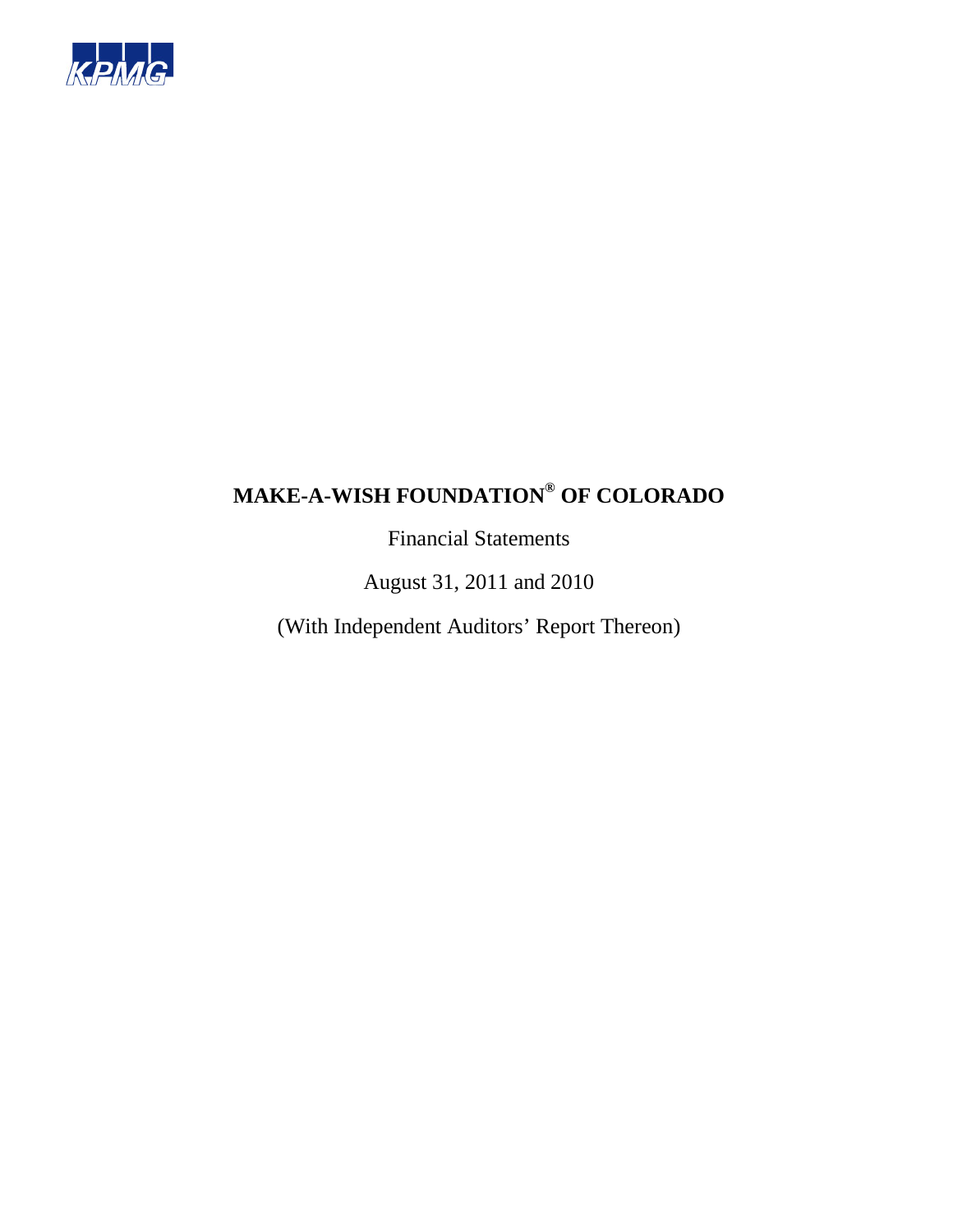# **Table of Contents**

|                                          | Page |
|------------------------------------------|------|
| Independent Auditors' Report             |      |
| <b>Statements of Financial Position</b>  | 2    |
| <b>Statements of Activities</b>          | 3    |
| <b>Statements of Cash Flows</b>          | 5    |
| <b>Statements of Functional Expenses</b> | 6    |
| <b>Notes to Financial Statements</b>     | 8    |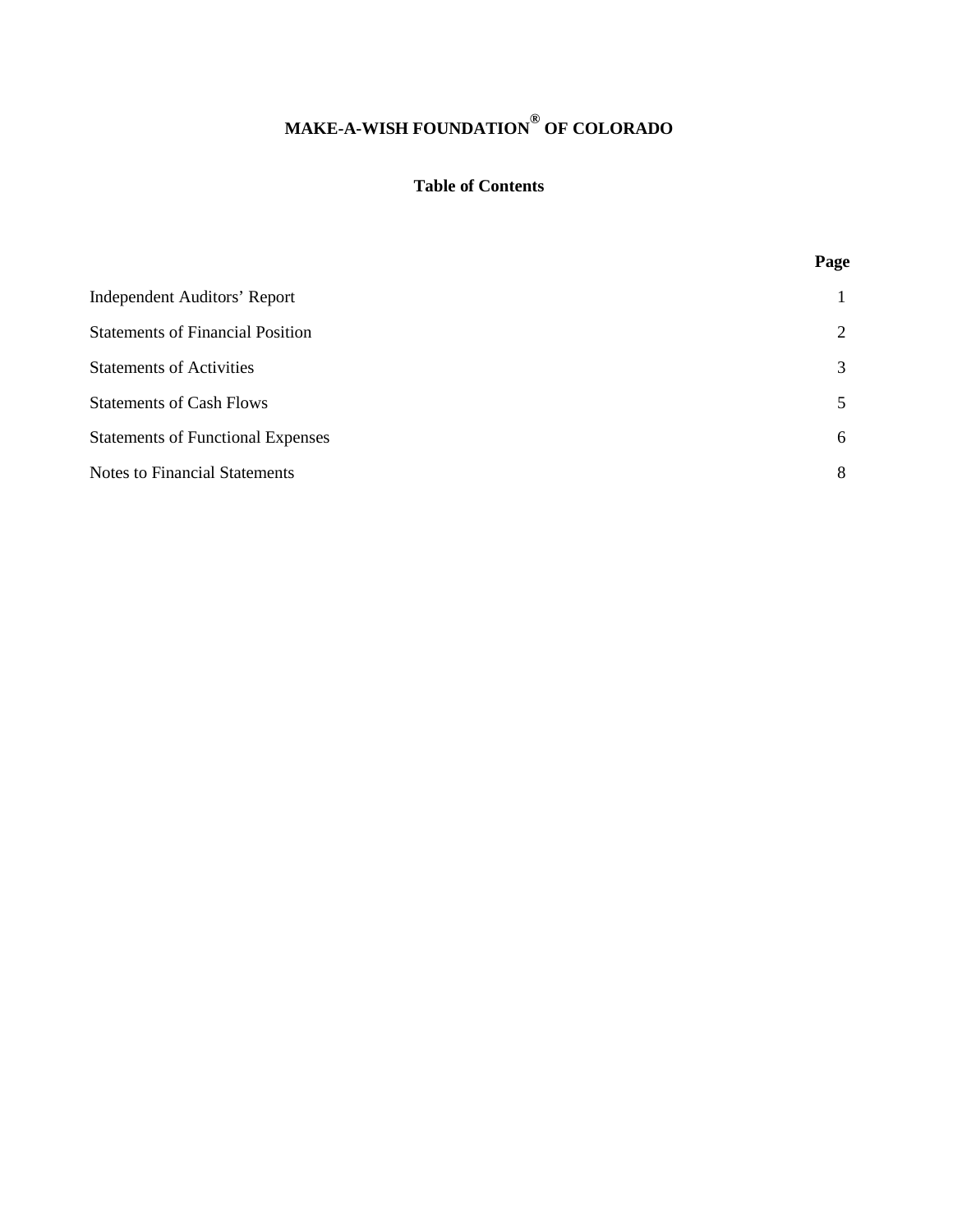

**KPMG LLP**  Suite 2700 707 Seventeenth Street Denver, CO 80202-3499

# **Independent Auditors' Report**

The Board of Directors Make-A-Wish Foundation® of Colorado:

We have audited the accompanying statements of financial position of Make-A-Wish Foundation® of Colorado (the Foundation) as of August 31, 2011 and 2010, and the related statements of activities, cash flows, and functional expenses for the years then ended. These financial statements are the responsibility of the Foundation's management. Our responsibility is to express an opinion on these financial statements based on our audits.

We conducted our audits in accordance with auditing standards generally accepted in the United States of America. Those standards require that we plan and perform the audit to obtain reasonable assurance about whether the financial statements are free of material misstatement. An audit includes consideration of internal control over financial reporting as a basis for designing audit procedures that are appropriate in the circumstances, but not for the purpose of expressing an opinion on the effectiveness of the Foundation's internal control over financial reporting. Accordingly, we express no such opinion. An audit also includes examining, on a test basis, evidence supporting the amounts and disclosures in the financial statements, assessing the accounting principles used and significant estimates made by management, as well as evaluating the overall financial statement presentation. We believe that our audits provide a reasonable basis for our opinion.

In our opinion, the financial statements referred to above present fairly, in all material respects, the financial position of Make-A-Wish Foundation® of Colorado as of August 31, 2011 and 2010, and the changes in its net assets and its cash flows for the years then ended, in conformity with U.S. generally accepted accounting principles.

KPMG LLP

December 15, 2011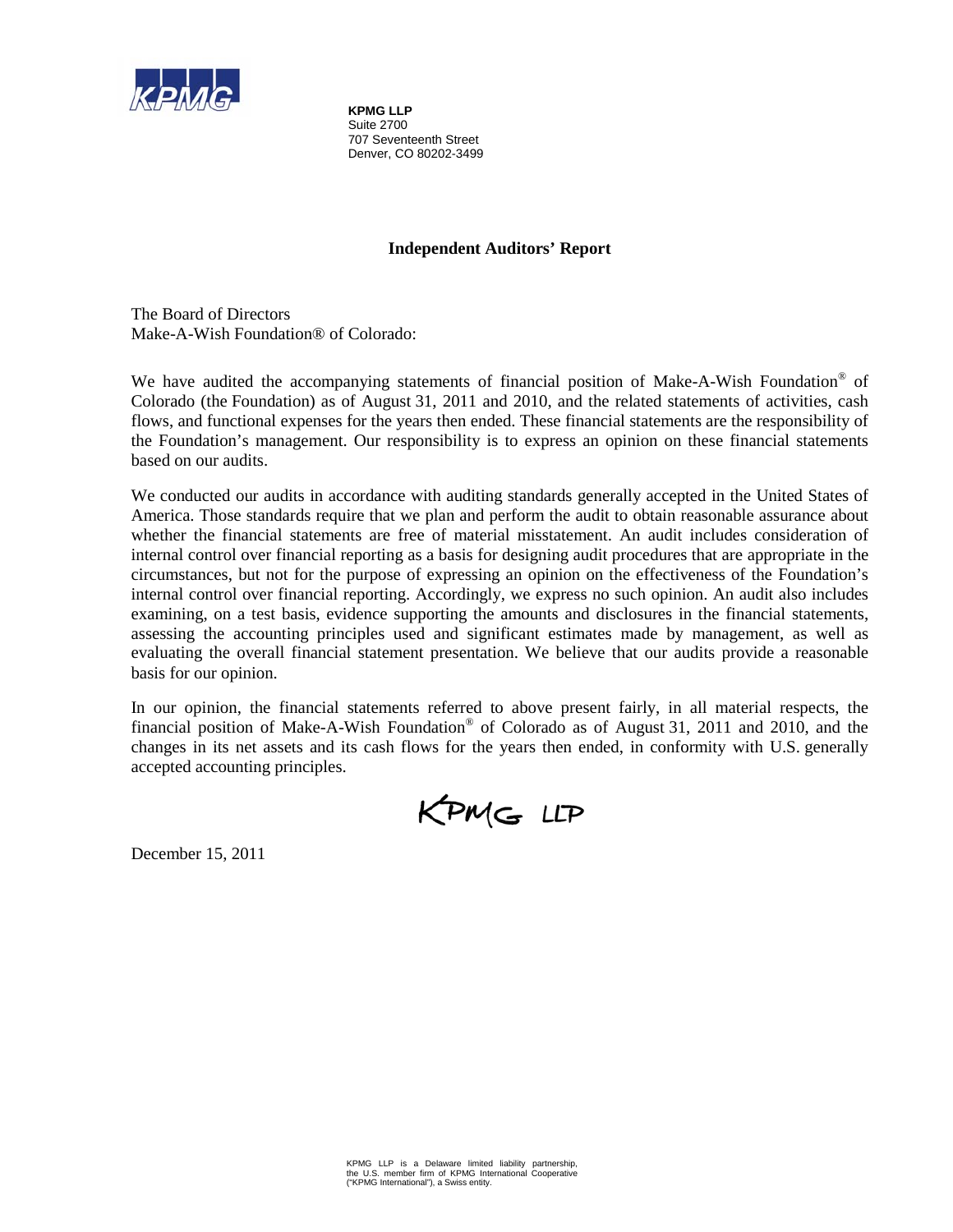# Statements of Financial Position

August 31, 2011 and 2010

| <b>Assets</b>                                                                                                                                        | 2011                                          | 2010                                                        |
|------------------------------------------------------------------------------------------------------------------------------------------------------|-----------------------------------------------|-------------------------------------------------------------|
| Cash and cash equivalents<br>Investments<br>Due from related entities<br>Prepaid expenses<br>Contributions receivable<br>Property and equipment, net | \$<br>1,384,532<br>68,151<br>9,645<br>165,677 | 173,271<br>1,308,277<br>17,557<br>9,645<br>219,804<br>3,763 |
| Total assets                                                                                                                                         | 1,628,005                                     | 1,732,317                                                   |
| <b>Liabilities and Net Assets</b>                                                                                                                    |                                               |                                                             |
| Accounts payable and accrued expenses<br>Accrued pending wish costs<br>Due to related entities<br>Other liabilities                                  | \$<br>317,474<br>352,550<br>4,223<br>35,024   | 191,530<br>315,570<br>9,733<br>42,801                       |
| <b>Total liabilities</b>                                                                                                                             | 709,271                                       | 559,634                                                     |
| Net assets:<br>Unrestricted<br>Temporarily restricted                                                                                                | 684,906<br>233,828                            | 883,706<br>288,977                                          |
| Total net assets                                                                                                                                     | 918,734                                       | 1,172,683                                                   |
| Total liabilities and net assets                                                                                                                     | 1,628,005                                     | 1,732,317                                                   |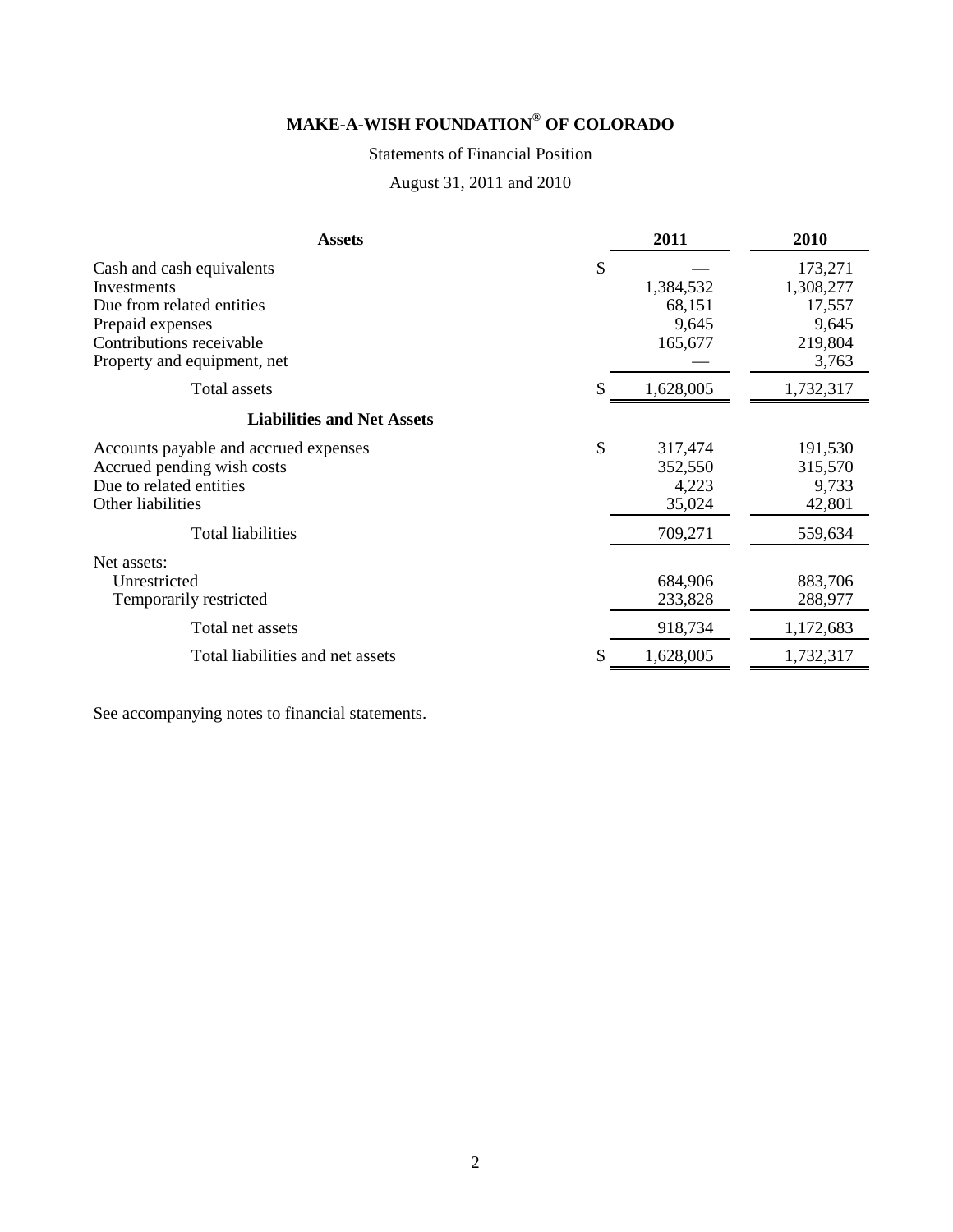## Statement of Activities

# Year ended August 31, 2011

|                                                                                 |              | <b>Unrestricted</b>             | <b>Temporarily</b><br>restricted | <b>Total</b>                    |
|---------------------------------------------------------------------------------|--------------|---------------------------------|----------------------------------|---------------------------------|
| Revenues, gains, and other support:<br>Public support:                          |              |                                 |                                  |                                 |
| Contributions<br>In-kind contributions<br>Grants                                | $\mathbb{S}$ | 1,129,400<br>495,193<br>288,547 | 68,151<br>72,530                 | 1,197,551<br>567,723<br>288,547 |
| Total public support                                                            |              | 1,913,140                       | 140,681                          | 2,053,821                       |
| Special events<br>Less direct benefit costs to donor                            |              | 528,350<br>(73, 415)            | 93,147                           | 621,497<br>(73, 415)            |
| Total special events                                                            |              | 454,935                         | 93,147                           | 548,082                         |
| Investment income, net<br>Other income<br>Net assets released from restrictions |              | (4,481)<br>10,319<br>288,977    | (288, 977)                       | (4,481)<br>10,319               |
| Total revenues, gains, and other<br>support                                     |              | 2,662,890                       | (55, 149)                        | 2,607,741                       |
| Expenses:<br>Program services:                                                  |              |                                 |                                  |                                 |
| Wish granting<br>Program-related support<br>Public information                  |              | 2,205,390<br>10,331<br>51,146   |                                  | 2,205,390<br>10,331<br>51,146   |
| Total program services                                                          |              | 2,266,867                       |                                  | 2,266,867                       |
| Support services:<br>Fund raising<br>Management and general                     |              | 341,285<br>253,538              |                                  | 341,285<br>253,538              |
| Total support services                                                          |              | 594,823                         |                                  | 594,823                         |
| Total program and support services<br>expenses                                  |              | 2,861,690                       |                                  | 2,861,690                       |
| Change in net assets                                                            |              | (198, 800)                      | (55, 149)                        | (253,949)                       |
| Net assets, beginning of the year                                               |              | 883,706                         | 288,977                          | 1,172,683                       |
| Net assets, end of the year                                                     | \$           | 684,906                         | 233,828                          | 918,734                         |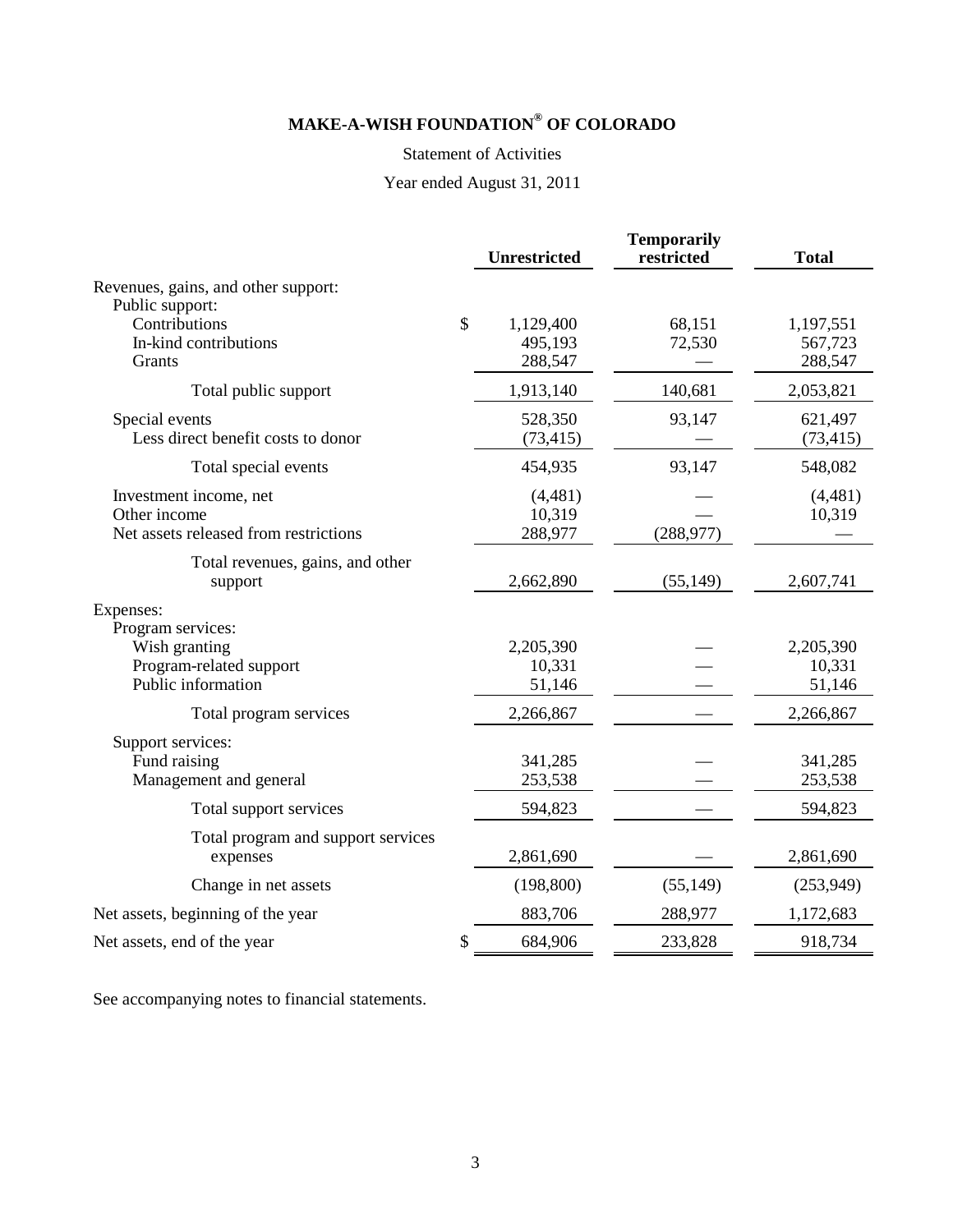### Statement of Activities

# Year ended August 31, 2010

|                                                                                     | <b>Unrestricted</b>                   | <b>Temporarily</b><br>restricted | <b>Total</b>                    |
|-------------------------------------------------------------------------------------|---------------------------------------|----------------------------------|---------------------------------|
| Revenues, gains, and other support:<br>Public support:                              |                                       |                                  |                                 |
| Contributions<br>In-kind contributions<br>Grants                                    | \$<br>1,679,972<br>508,677<br>211,987 | 42,520<br>65,999                 | 1,722,492<br>574,676<br>211,987 |
| Total public support                                                                | 2,400,636                             | 108,519                          | 2,509,155                       |
| Special events<br>Less direct benefit costs to donor                                | 352,225<br>(70, 923)                  | 180,258                          | 532,483<br>(70, 923)            |
| Total special events                                                                | 281,302                               | 180,258                          | 461,560                         |
| Investment income, net<br>Other income<br>Net assets released from restrictions     | 98,592<br>5,061<br>213,802            | 200<br>(213,802)                 | 98,592<br>5,261                 |
| Total revenues, gains, and other<br>support                                         | 2,999,393                             | 75,175                           | 3,074,568                       |
| Expenses:                                                                           |                                       |                                  |                                 |
| Program services:<br>Wish granting<br>Program-related support<br>Public information | 1,946,171<br>15,066<br>68,234         |                                  | 1,946,171<br>15,066<br>68,234   |
| Total program services                                                              | 2,029,471                             |                                  | 2,029,471                       |
| Support services:<br>Fund raising<br>Management and general                         | 418,968<br>214,493                    |                                  | 418,968<br>214,493              |
| Total support services                                                              | 633,461                               |                                  | 633,461                         |
| Total program and support services<br>expenses                                      | 2,662,932                             |                                  | 2,662,932                       |
| Change in net assets                                                                | 336,461                               | 75,175                           | 411,636                         |
| Net assets, beginning of the year                                                   | 547,245                               | 213,802                          | 761,047                         |
| Net assets, end of the year                                                         | \$<br>883,706                         | 288,977                          | 1,172,683                       |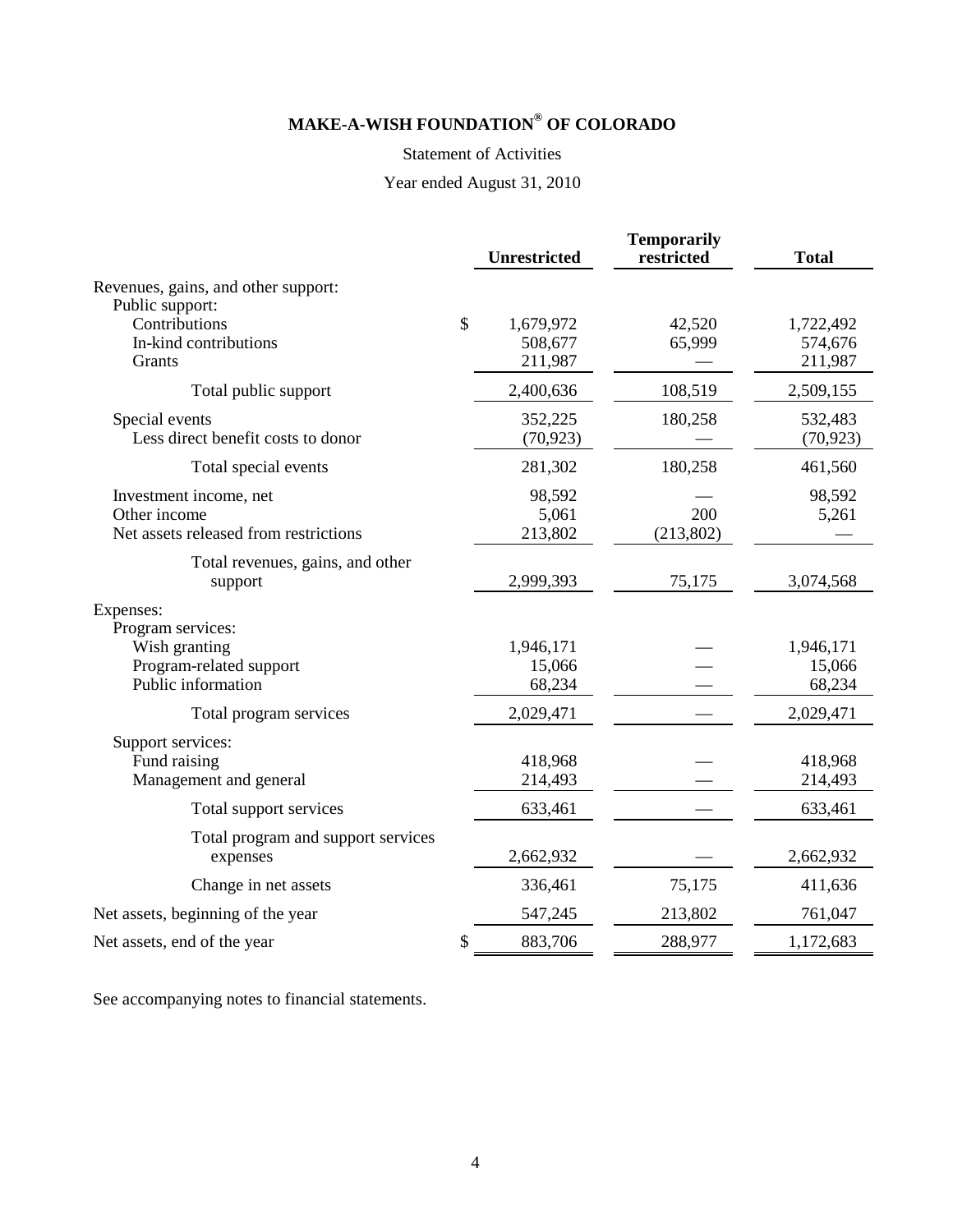Statements of Cash Flows

Years ended August 31, 2011 and 2010

|                                                              | 2011            | 2010        |
|--------------------------------------------------------------|-----------------|-------------|
| Cash flows from operating activities:                        |                 |             |
| Change in net assets                                         | \$<br>(253,949) | 411,636     |
| Adjustments to reconcile change in net assets to net cash    |                 |             |
| used in operating activities:                                |                 |             |
| Depreciation                                                 | 3,763           | 7,270       |
| Net realized and unrealized losses (gains) on investments    | 11,190          | (86,201)    |
| Changes in assets and liabilities:                           |                 |             |
| Contributions receivable                                     | 54,127          | (87, 385)   |
| Due from related entities                                    | (50, 594)       | 10,686      |
| Accounts payable and accrued expenses                        | 125,944         | 62,421      |
| Accrued pending wish costs                                   | 36,980          | (48, 802)   |
| Due to related entities                                      | (5,510)         | 9,733       |
| Other liabilities                                            | (7, 777)        | 25,415      |
| Net cash (used in) provided by operating activities          | (85, 826)       | 304,773     |
| Cash flows from investing activities:                        |                 |             |
| Purchases of investments                                     | (582, 316)      | (1,078,425) |
| Proceeds from sales of investments                           | 494,871         | 866,034     |
| Net cash used in investing activities                        | (87, 445)       | (212, 391)  |
| Net (decrease) increase in cash and cash equivalents         | (173, 271)      | 92,382      |
| Cash and cash equivalents, beginning of year                 | 173,271         | 80,889      |
| Cash and cash equivalents, end of year                       |                 | 173,271     |
| Supplemental cash flow information:<br>In-kind contributions | \$<br>567,723   | 581,752     |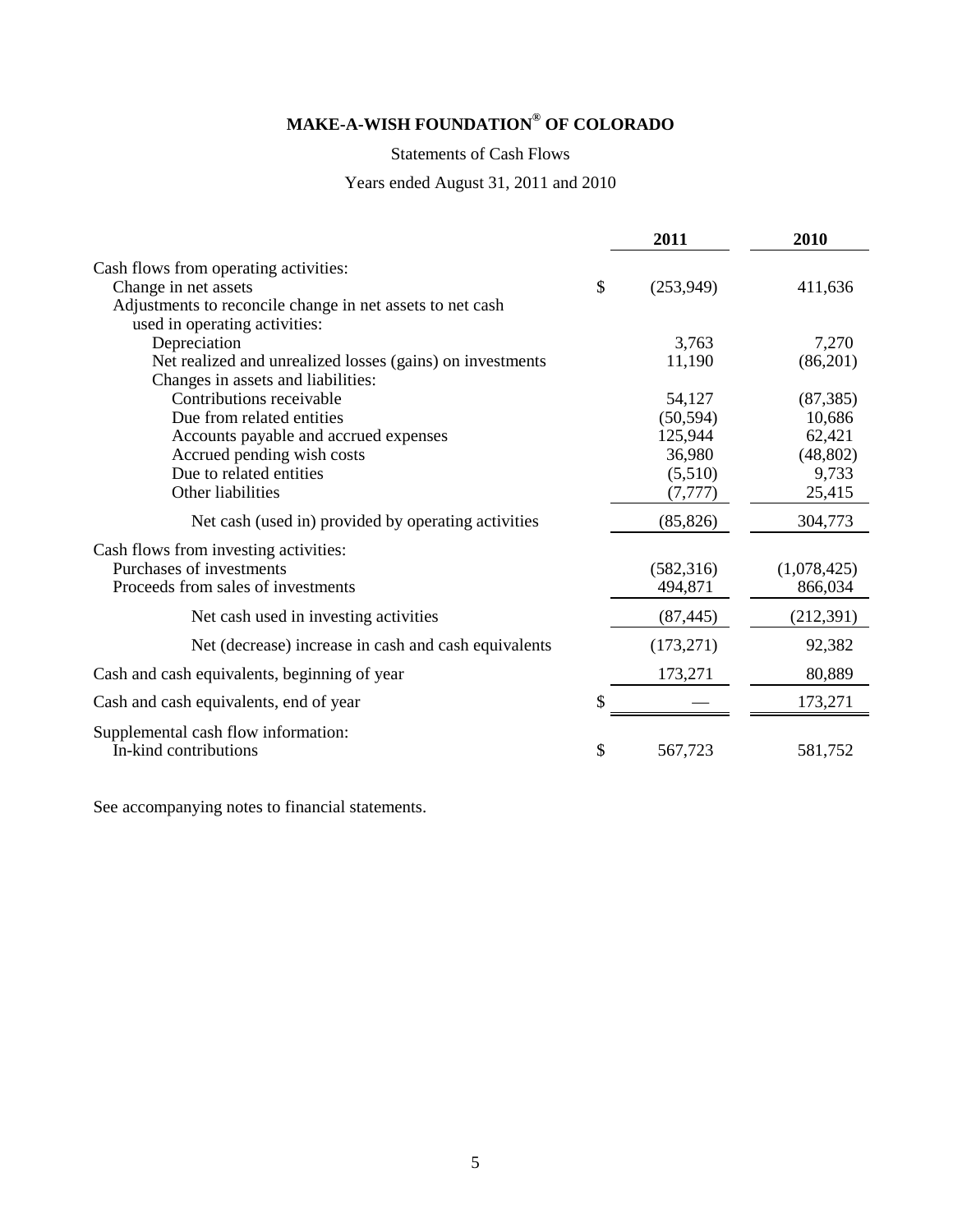#### Statement of Functional Expenses

### Year ended August 31, 2011

|                                           |                  | <b>Program services</b>    |                              |                           |                  | <b>Support services</b>          |                                  |           |  |
|-------------------------------------------|------------------|----------------------------|------------------------------|---------------------------|------------------|----------------------------------|----------------------------------|-----------|--|
|                                           | Wish<br>granting | Program-related<br>support | <b>Public</b><br>information | Total program<br>services | Fund-<br>raising | <b>Management</b><br>and general | <b>Total support</b><br>services | Total     |  |
| Direct costs of wishes                    | .652,922         |                            |                              | 1,652,922                 |                  |                                  |                                  | 1,652,922 |  |
| Salaries, taxes, and benefits             | 389,324          | 8,343                      | 35,509                       | 433,176                   | 218,825          | 187,817                          | 406,642                          | 839,818   |  |
| Printing, subscriptions, and publications | 2,293            | 49                         | 209                          | 2,551                     | 17,120           | 1,106                            | 18,226                           | 20,777    |  |
| Professional fees                         |                  |                            |                              |                           | 16,494           | 14,393                           | 30,887                           | 30,887    |  |
| Media and advertising                     | 10,894           | 233                        | 8,167                        | 19,294                    | 13,583           | 5,256                            | 18,839                           | 38,133    |  |
| Rent and utilities                        | 54,484           | 1.167                      | 4,969                        | 60,620                    | 30,623           | 26,283                           | 56,906                           | 117,526   |  |
| Postage and delivery                      | 1,664            | 36                         | 152                          | 1,852                     | 7,852            | 803                              | 8,655                            | 10,507    |  |
| Travel                                    | 3,002            | 64                         | 274                          | 3,340                     | 4,541            | 1,448                            | 5,989                            | 9,329     |  |
| Meetings and conferences                  | 977              | 21                         | 89                           | 1,087                     | 2,198            | 471                              | 2,669                            | 3,756     |  |
| Office supplies                           | 7,926            | 170                        | 723                          | 8,819                     | 6,672            | 3,824                            | 10,496                           | 19,315    |  |
| Telephone                                 | 4,437            | 95                         | 405                          | 4,937                     | 2,494            | 2,140                            | 4,634                            | 9,571     |  |
| Repairs and maintenance                   |                  |                            |                              |                           |                  |                                  |                                  |           |  |
| National partnership dues                 | 70,359           |                            |                              | 70,359                    | 16,886           | 6,567                            | 23,453                           | 93,812    |  |
| Miscellaneous                             | 5,363            | 116                        | 490                          | 5,969                     | 3,016            | 2,589                            | 5,605                            | 11,574    |  |
| Depreciation                              | .745             | 37                         | 159                          | 1.941                     | -981             | 841                              | 1,822                            | 3,763     |  |
|                                           | 2,205,390        | 10,331                     | 51,146                       | 2,266,867                 | 341,285          | 253,538                          | 594,823                          | 2,861,690 |  |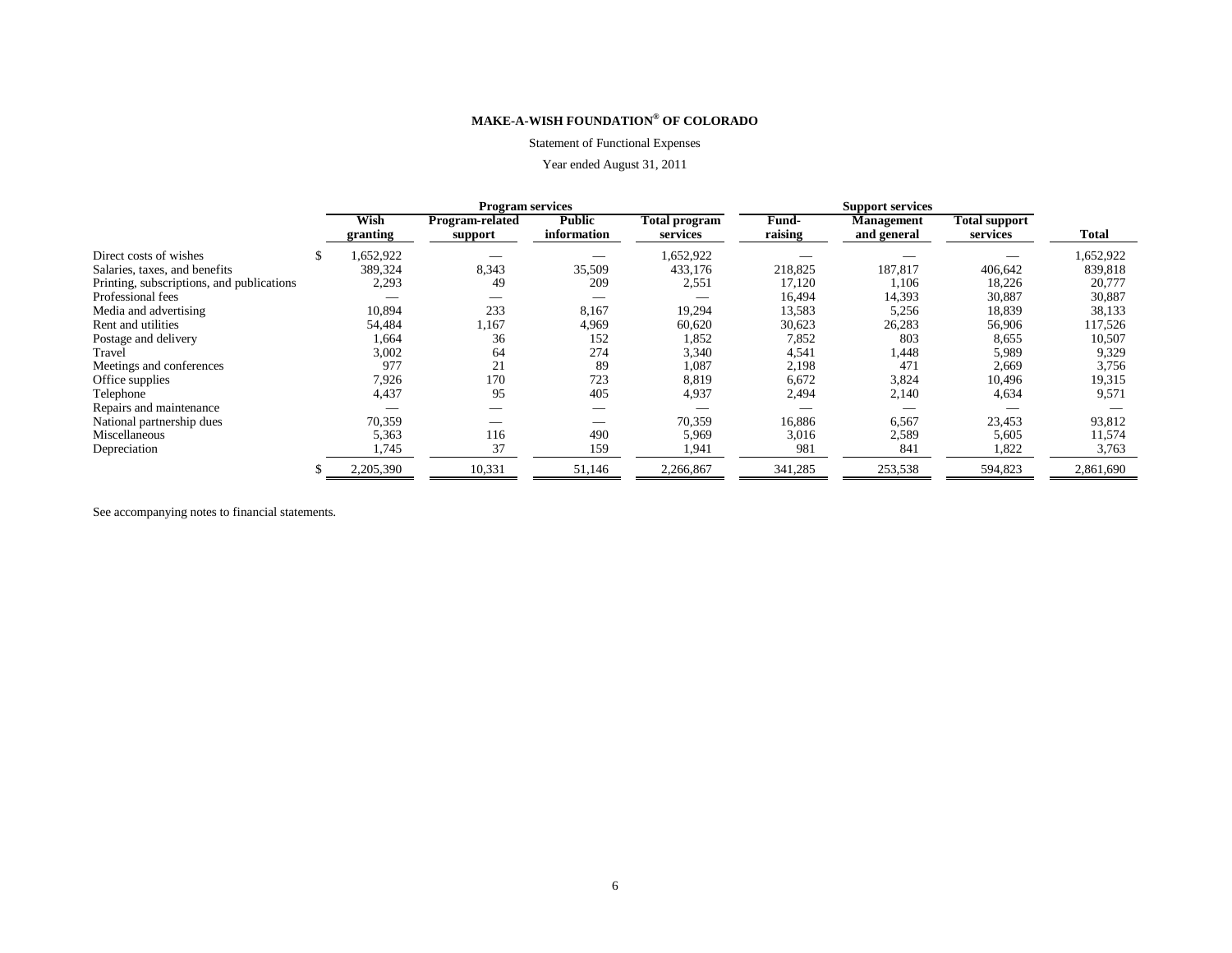#### Statement of Functional Expenses

### Year ended August 31, 2010

|                                           | <b>Program services</b> |                            |                              |                           |                  |                                  |                                  |           |
|-------------------------------------------|-------------------------|----------------------------|------------------------------|---------------------------|------------------|----------------------------------|----------------------------------|-----------|
|                                           | Wish<br>granting        | Program-related<br>support | <b>Public</b><br>information | Total program<br>services | Fund-<br>raising | <b>Management</b><br>and general | <b>Total support</b><br>services | Total     |
| Direct costs of wishes                    | 1,507,100               |                            |                              | 1,507,100                 |                  |                                  |                                  | 1,507,100 |
| Salaries, taxes, and benefits             | 307,372                 | 12,106                     | 48,421                       | 367,899                   | 286,142          | 157,194                          | 443,336                          | 811,235   |
| Printing, subscriptions, and publications | 3,138                   | 123                        | 495                          | 3,756                     | 19,799           | 1,688                            | 21,487                           | 25,243    |
| Professional fees                         |                         |                            |                              |                           |                  | 13,550                           | 13,550                           | 13,550    |
| Media and advertising (cash)              |                         |                            | 7.961                        | 7,961                     | 10,113           |                                  | 10,113                           | 18,074    |
| Rent and utilities                        | 45,094                  | 1,776                      | 7,104                        | 53,974                    | 40,203           | 23,061                           | 63,264                           | 117,238   |
| Postage and delivery                      | 571                     | 22                         | 90                           | 683                       | 12,183           | 292                              | 12,475                           | 13,158    |
| Travel                                    | 4,226                   | 166                        | 666                          | 5,058                     | 8.313            | 2,161                            | 10,474                           | 15,532    |
| Meetings and conferences                  | 583                     | 23                         | 92                           | 698                       | 2,443            | 298                              | 2,741                            | 3,439     |
| Office supplies                           | 10,971                  | 432                        | 1,728                        | 13,131                    | 16,215           | 5,611                            | 21,826                           | 34,957    |
| Telephone                                 | 3,668                   | 144                        | 578                          | 4,390                     | 3,779            | 1,876                            | 5,655                            | 10,045    |
| Repairs and maintenance                   | 162                     | 6                          | 25                           | 193                       | 144              |                                  | 144                              | 337       |
| National partnership dues                 | 56,465                  |                            |                              | 56,465                    | 13,551           | 5,270                            | 18,821                           | 75,286    |
| Miscellaneous                             | 4,022                   | 158                        | 634                          | 4,814                     | 3,591            | 2,063                            | 5,654                            | 10,468    |
| Depreciation                              | 2,799                   | 110                        | 440                          | 3,349                     | 2,492            | 1,429                            | 3,921                            | 7,270     |
|                                           | 1,946,171               | 15,066                     | 68,234                       | 2,029,471                 | 418,968          | 214,493                          | 633,461                          | 2,662,932 |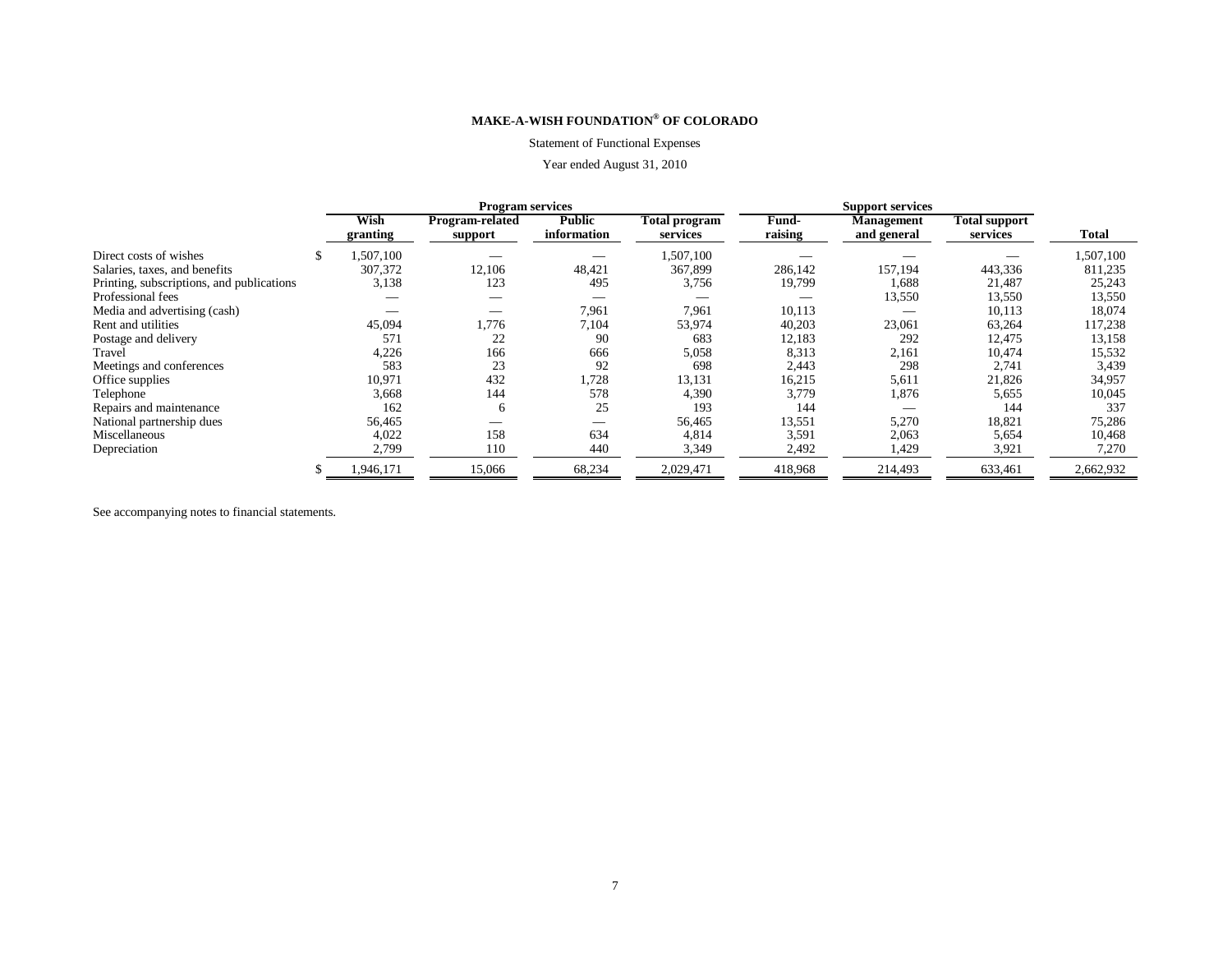Notes to Financial Statements August 31, 2011 and 2010

### **(1) Organization**

Make-A-Wish Foundation<sup>®</sup> of Colorado (the Foundation) is a Colorado not-for-profit corporation, organized for the purpose of granting wishes to children with life-threatening medical conditions. The Foundation is an independently operating chapter of Make-A-Wish Foundation of America (National Organization), which operates to develop and implement national programs in public relations and fund-raising for the benefit of all local chapters. In addition, the local chapter is obligated to comply with a chapter agreement with the National Organization and such guidelines, resolutions, and policies as may be adopted by the National Organization's board of directors.

### **(2) Summary of Significant Accounting Policies**

### *(a) Basis of Presentation*

The financial statements of the Foundation are prepared on the accrual basis of accounting in accordance with U.S. generally accepted accounting principles (GAAP).

### *(b) Cash and Cash Equivalents*

The Foundation considers all highly liquid investments with an original maturity of three months or less when purchased to be cash equivalents.

### *(c) Investments*

Investments are recorded at fair value and consist of money market funds and mutual funds. Investment income, including gains and losses on investments, is recorded as increases or decreases in unrestricted net assets unless its use is limited by donor-imposed restrictions or law.

### *(d) Contributions Receivable*

Contributions receivable are unconditional promises to give. Such promises that are expected to be collected within one year are recorded at expected net realizable value when the promise is received. Unconditional promises to give that are expected to be collected in future years are recorded at the present value of estimated future cash flows.

### *(e) Property and Equipment, Net*

Property and equipment having a unit cost greater than \$500 and a useful life of more than one year are stated at cost when purchased. Donated assets are capitalized at the estimated fair value at the date of receipt and restrictions are released over time in an amount equivalent to annual depreciation or once the asset has been placed into service. Depreciation on property and equipment is provided on a straight-line basis over the estimated useful lives of the assets, generally 3 to 10 years. The costs of normal maintenance and repairs that do not add to the value of the asset or materially extend its life are expensed as incurred.

Long-lived assets, such as property and equipment, are reviewed for impairment whenever events or changes in circumstances indicate that the carrying amount of an asset may not be recoverable. If circumstances require a long-lived asset be tested for possible impairment, the Foundation first compares undiscounted cash flows expected to be generated by that asset to its carrying value. If the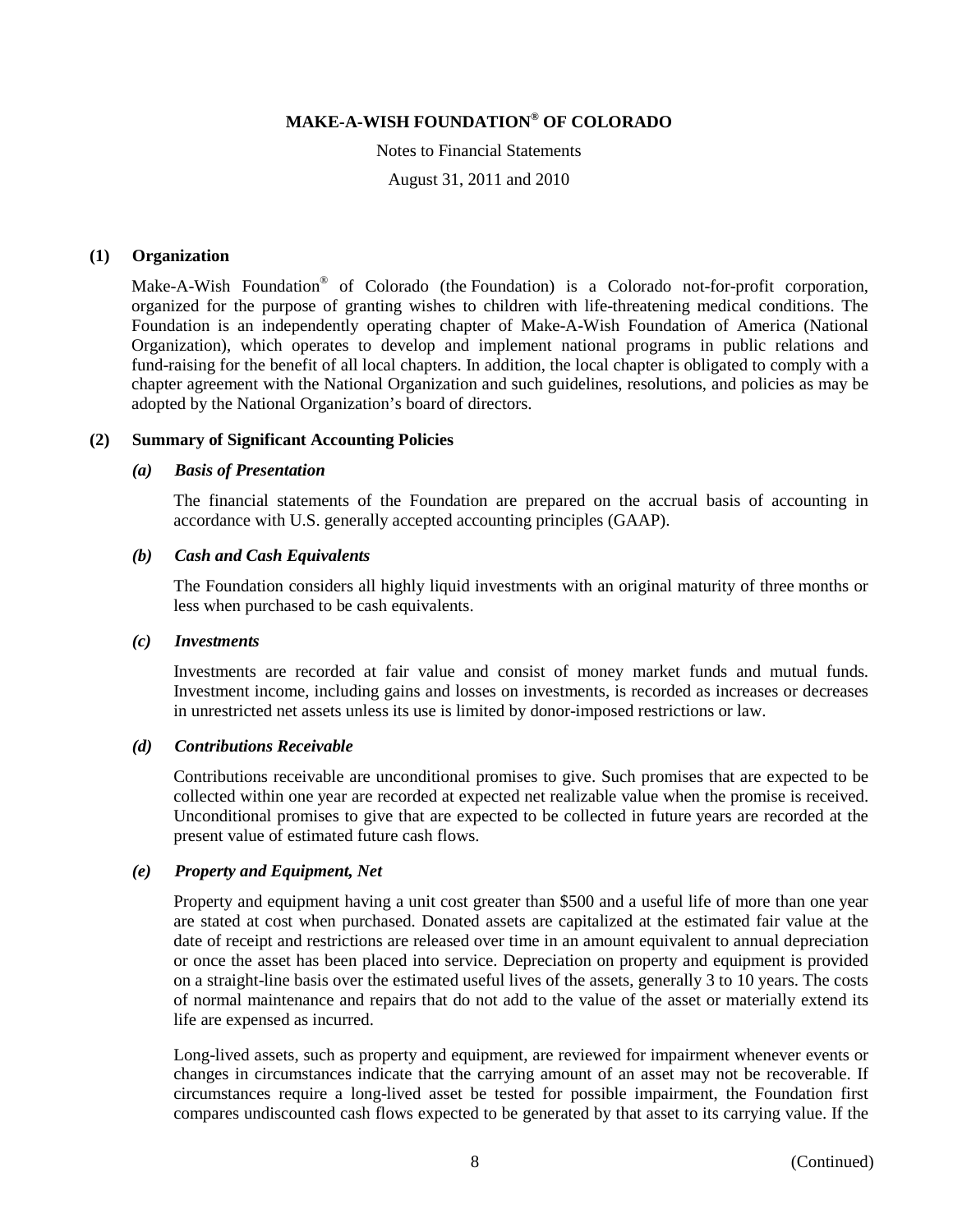Notes to Financial Statements

August 31, 2011 and 2010

carrying value of the long-lived asset is not recoverable on an undiscounted cash flow basis, an impairment is recognized to the extent that the carrying value exceeds its fair value. Fair value is determined through various valuation techniques including discounted cash flow models, quoted market values, and third-party independent appraisals, as considered necessary.

### *(f) Fair Value Measurements*

The Foundation utilizes valuation techniques that maximize the use of observable inputs and minimize the use of unobservable inputs to the extent possible. The Foundation determines fair value based on assumptions that market participants would use in pricing an asset or liability in the principal or most advantageous market. When considering market participant assumptions in fair value measurements, the following fair value hierarchy distinguishes between observable and unobservable inputs, which are categorized in one of the following levels:

- Level 1 Inputs: Unadjusted quoted prices in active markets for identical assets that the reporting entity has the ability to access at the measurement date.
- Level 2 Inputs: Prices for a similar asset, other than quoted prices included in Level 1 inputs, that are observable for the asset, either directly or indirectly. If the asset has a specified term, a Level 2 input must be observable for substantially the full term of the asset.
- Level 3 Inputs: Unobservable inputs for the asset used to measure fair value to the extent that observable inputs are not available, thereby allowing for situations in which there is little, if any, market activity for the asset at measurement date.

See note 3 to the Financial Statements.

The Foundation has adopted the provisions of Accounting Standards Codification (ASC) Topic 820, *Fair Value Measurements and Disclosures*, for fair value measurements of financial assets and financial liabilities and for fair value measurements of nonfinancial items that are recognized or disclosed at fair value in the financial statements on a recurring basis. ASC Topic 820 defines fair value as the price that would be received to sell an asset or paid to transfer a liability in an orderly transaction between market participants at the measurement date. ASC Topic 820 also establishes a framework for measuring fair value and expands disclosures about fair value measurements.

On September 1, 2009, the Foundation adopted the provisions of ASC Topic 820 to fair value measurements of nonfinancial assets and nonfinancial liabilities that are recognized or disclosed at fair value in the financial statements on a nonrecurring basis.

### *(g) Net Assets*

The Foundation's net assets and changes therein are classified and reported as follows:

- **Temporarily restricted net assets** Net assets subject to restrictions imposed by donor or law that may be met either by actions of the Foundation or the passage of time.
- **Unrestricted net assets** Net assets that are not subject to donor-imposed restrictions or law.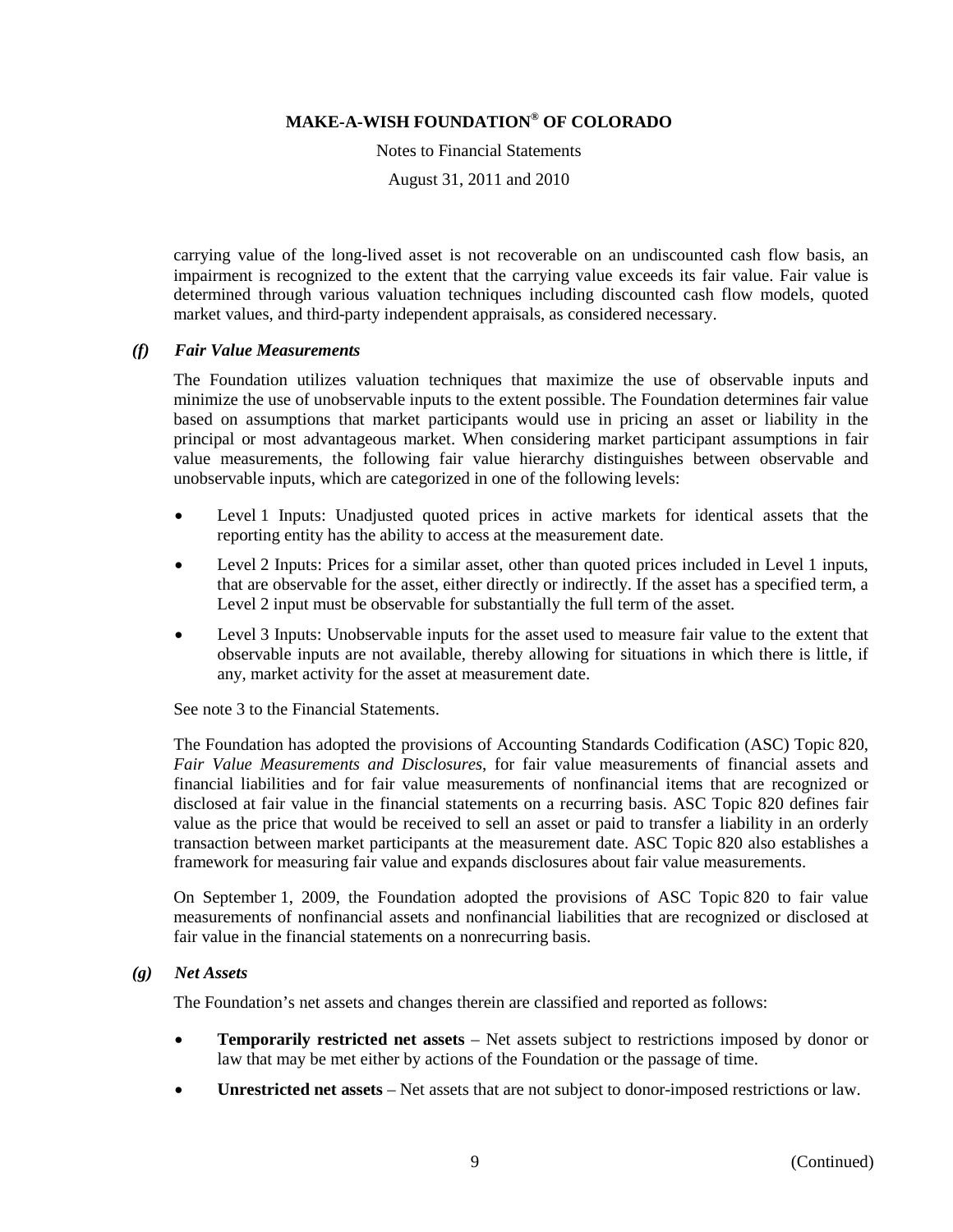Notes to Financial Statements

August 31, 2011 and 2010

### *(h) Revenue Recognition*

Unconditional promises to give are recorded as contributions revenue when the promise is received. Conditional promises are recorded as revenue once the conditions are substantially met. Contributions, grants, and bequests are recognized as either temporarily or permanently restricted if they are received with donor stipulations that limit the use of the donated assets. When a donor time restriction expires or the purpose restriction is met, temporarily restricted net assets are reclassified to unrestricted net assets and reported in the statements of activities as net assets released from restrictions. When restrictions are met in the same period as the contribution is received, the Foundation records the contribution and the expense as unrestricted. Contributions of assets other than cash are recorded at their estimated fair value. Contributions of services are recognized if the services received (a) create or enhance nonfinancial assets or (b) require specialized skills, are provided by individuals possessing those skills, and would typically need to be purchased if not provided by donation.

The Foundation received in-kind contributions of assets and services that are included in the accompanying statements of activities. Such in-kind contributions were reported as follows:

|                       |    | 2011    | 2010    |
|-----------------------|----|---------|---------|
| Wish related          | \$ | 544.223 | 569,489 |
| Professional services |    |         | 12,263  |
| Advertising and media |    | 23,500  |         |
| Total                 | S  | 567,723 | 581,752 |

An internal special event is an event organized by the chapter that generates income from fundraising functions designed to attract and involves a large number of people for the purpose of raising awareness, additional funding, and cultivating future donors. Internal Special event in-kind amounts are donated items recorded at fair market value that are used in facilitating the event. Examples of such donated items are generally food, beverage, facility costs, and auction items.

Advertising and media is used to help the Foundation communicate its message or mission and includes fund-raising materials, informational material, or advertising, and may be in the form of an audio or video tape of a public service announcement, a layout for a newspaper, media time or space for public service announcements, or other purposes.

### *(i) Income Taxes*

The Foundation is a not-for-profit organization exempt from federal income and Colorado taxes under the provisions of Internal Revenue Code (IRC) Section  $501(c)(3)$ . However, the Foundation remains subject to income taxes on any net income that is derived from a trade or business, regularly carried on and not in furtherance of the purpose for which it was granted exemption. No income tax provision has been recorded as the net income, if any, from any unrelated trade or business, in the opinion of management, is not material to the financial statements taken as a whole.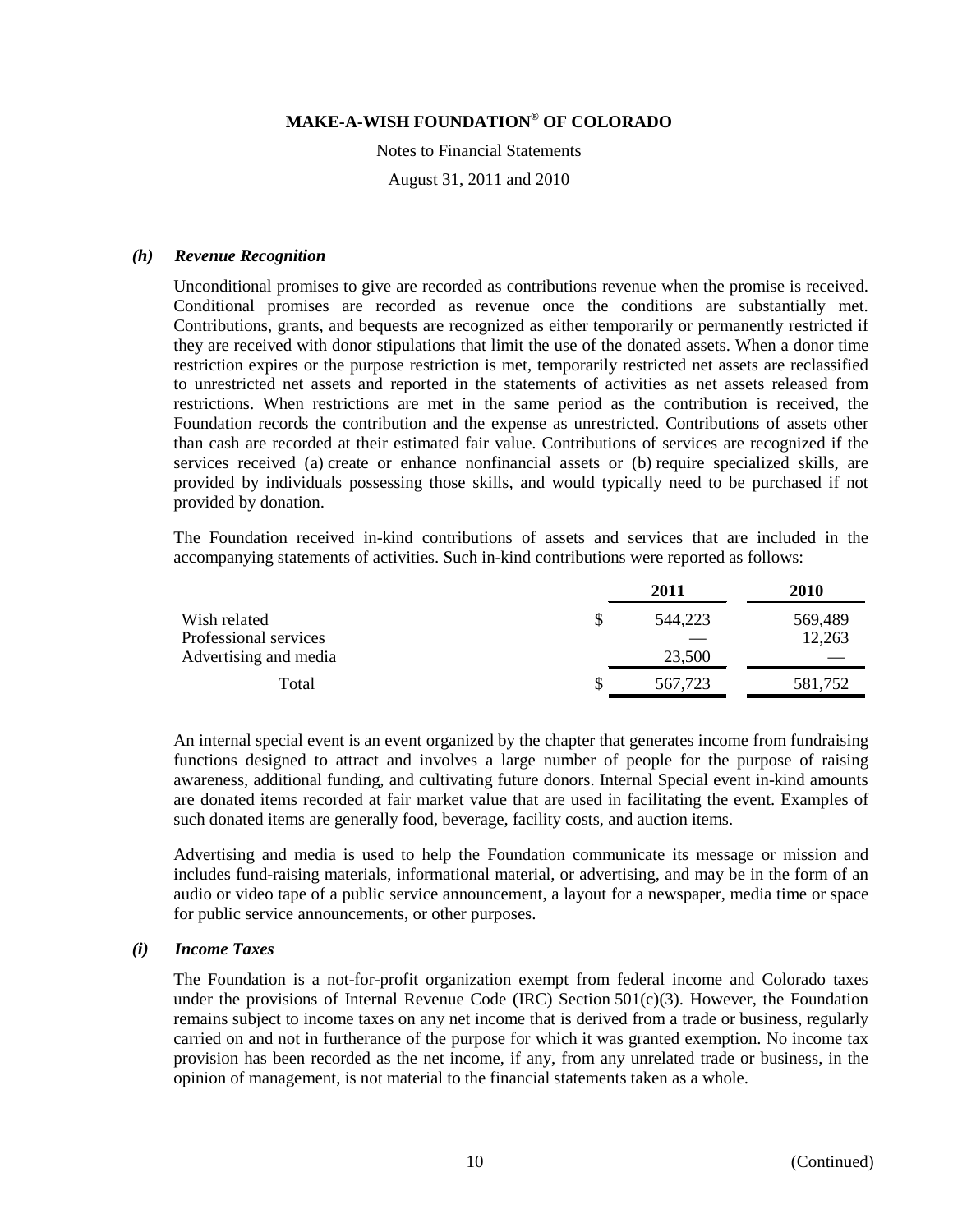Notes to Financial Statements

August 31, 2011 and 2010

ASC Topic 740, *Income Taxes*, prescribes a recognition threshold and measurement attribute for the financial statement recognition and measurement of a tax position taken or expected to be taken in a tax return, and provides guidance on derecognition, classification, interest and penalties, disclosure, and transition. Management asserts that no such uncertain tax position exists for the Foundation at August 31, 2011.

### *(j) Functional Expenses*

The Foundation performs five functions: wish granting, program-related support, public information, fund-raising, and management and general. Definitions of these functions are as follows:

### **Wish Granting**

Activities performed by the Foundation that grant wishes to children with life-threatening medical conditions.

### **Program-Related Support**

Activities performed by the Foundation related to the wish program including the identification of wish candidates and the determination and delivery of each wish. Specific activities include, but are not limited to, the development of wish resources, handling of wish referrals, and administration of the wish program.

### **Public Information**

Activities performed by the Foundation communicating the purpose and services of the Foundation to all potential sources of wish referrals.

### **Fund Raising**

Activities performed by the Foundation to generate funds and/or resources to support its programs and operations. During the fiscal years ended August 31, 2011 and 2010, the Foundation incurred no significant joint costs for activities that include fund raising appeals.

### **Management and General**

All costs not identifiable with a single program or fund-raising activity, but indispensable to the conduct of such programs and activities and to the Foundation's existence, are included as management and general expenses. This includes expenses for the overall direction of the Foundation, business management, general record-keeping, budgeting, financial reporting, and activities relating to these functions such as salaries, rent, supplies, equipment, and other expenses.

Expenses that benefit more than one function of the Foundation are allocated among the functions based generally on the amount of time spent by employees on each function.

### *(k) Management Estimates*

The preparation of financial statements in conformity with U.S. GAAP requires management to make estimates and assumptions that affect the reported amounts of assets and liabilities and disclosure of contingent assets and liabilities at the date of the financial statements and the reported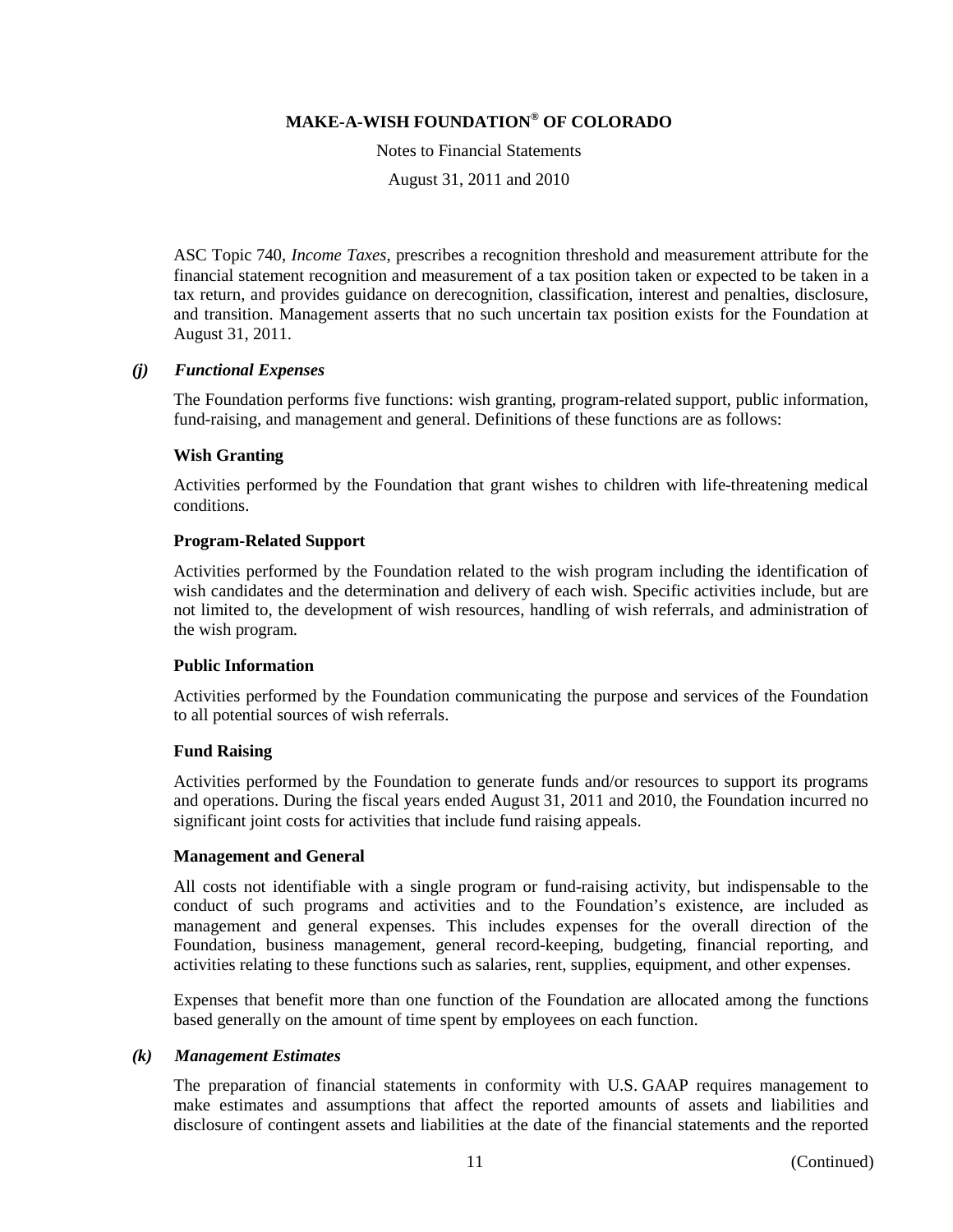Notes to Financial Statements

August 31, 2011 and 2010

amounts of revenues and expenses during the reporting period. Actual results could differ from those estimates. Significant items subject to such estimates and assumptions include the useful lives of property and equipment, investments, and accrued pending wish costs. The current economic environment has increased the degree of uncertainty inherent in those estimates and assumptions.

### *(l) Reclassifications*

Certain reclassifications have been made to the 2010 financial statement information to confirm to 2011 financial statement presentation. There was no impact on the previously reported change in net assets of the Foundation.

### **(3) Fair Value Measurements**

#### *(a) Fair Value of Financial Instruments*

Fair value is defined as the amount that would be received to sell an asset or paid to transfer a liability in an orderly transaction between market participants at the measurement date.

The fair values of the financial instruments shown in the following tables as of August 31, 2011 and 2010 represent the amounts that would be received to sell those assets or that would be paid to transfer those liabilities in an orderly transaction between market participants at that date. Those fair value measurements maximize the use of observable inputs. However, in situations where there is little, if any, market activity for the asset or liability at the measurement date, the fair value measurement reflects the Foundation's own judgments about the assumptions that market participants would use in pricing the asset or liability. Those judgments are developed by the Foundation based on the best information available in the circumstances, including expected cash flows and appropriately risk-adjusted discount rates, available observable and unobservable inputs.

The Foundation has adopted ASC Topic 820 for fair value measurements of financial assets and financial liabilities and for fair value measurements of nonfinancial items that are recognized or disclosed at fair value in the financial statements on a recurring basis. See note 2 to the Financial Statements. The level in the fair value hierarchy within which a fair value measurement in its entirety falls is based on the lowest level input that is significant to the fair value measurement in its entirety.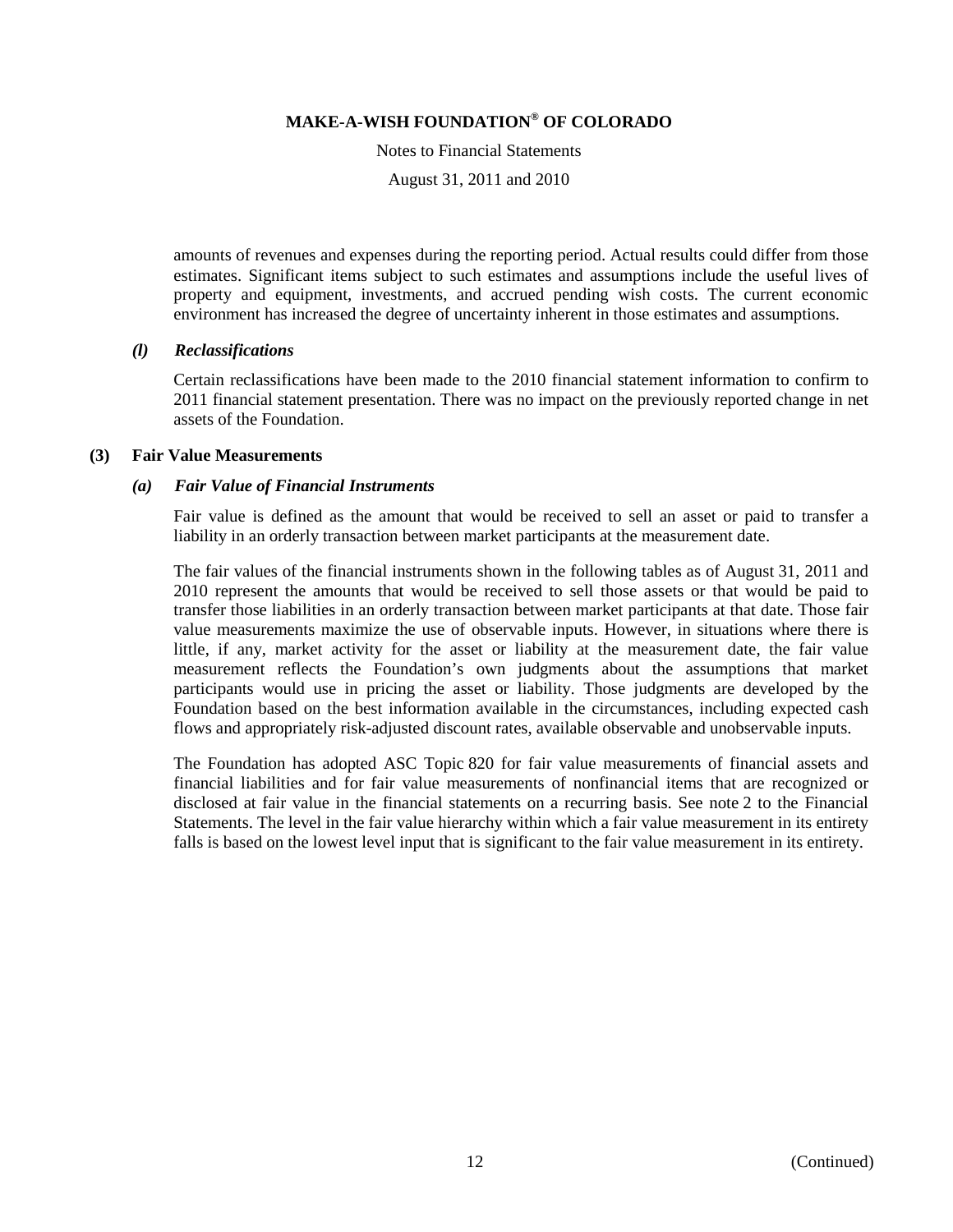Notes to Financial Statements

August 31, 2011 and 2010

### *(b) Fair Value Hierarchy*

The following tables present the placement in the fair value hierarchy of assets and liabilities that are measured at fair value on a recurring basis at August 31, 2011 and 2010:

| <b>Description</b>                                                                                                              | August 31,<br>2011                             | <b>Fair value</b><br>measurements<br>at August 31,<br>$2011$ using<br>quoted<br>prices in active<br>markets for<br>identical assets<br>(Level 1) |
|---------------------------------------------------------------------------------------------------------------------------------|------------------------------------------------|--------------------------------------------------------------------------------------------------------------------------------------------------|
| Investments:                                                                                                                    |                                                |                                                                                                                                                  |
| Mutual funds:<br>International equity<br><b>Bonds</b><br>Money market funds                                                     | \$<br>126,174<br>472,751<br>785,607            | 126,174<br>472,751<br>785,607                                                                                                                    |
| Total                                                                                                                           | \$<br>1,384,532                                | 1,384,532                                                                                                                                        |
| <b>Description</b>                                                                                                              | August 31,<br>2010                             | <b>Fair value</b><br>measurements<br>at August 31,<br>$2010$ using<br>quoted<br>prices in active<br>markets for<br>identical assets<br>(Level 1) |
| Investments:                                                                                                                    |                                                |                                                                                                                                                  |
| Mutual funds:<br>International equity<br><b>Bonds</b><br>Money market funds<br>Cash held on deposit with financial institutions | \$<br>16,929<br>87,697<br>1,203,651<br>173,271 | 16,929<br>87,697<br>1,203,651<br>173,271                                                                                                         |
|                                                                                                                                 |                                                |                                                                                                                                                  |

There were no Level 2 or 3 investments held during the years ended August 31, 2011 or 2010.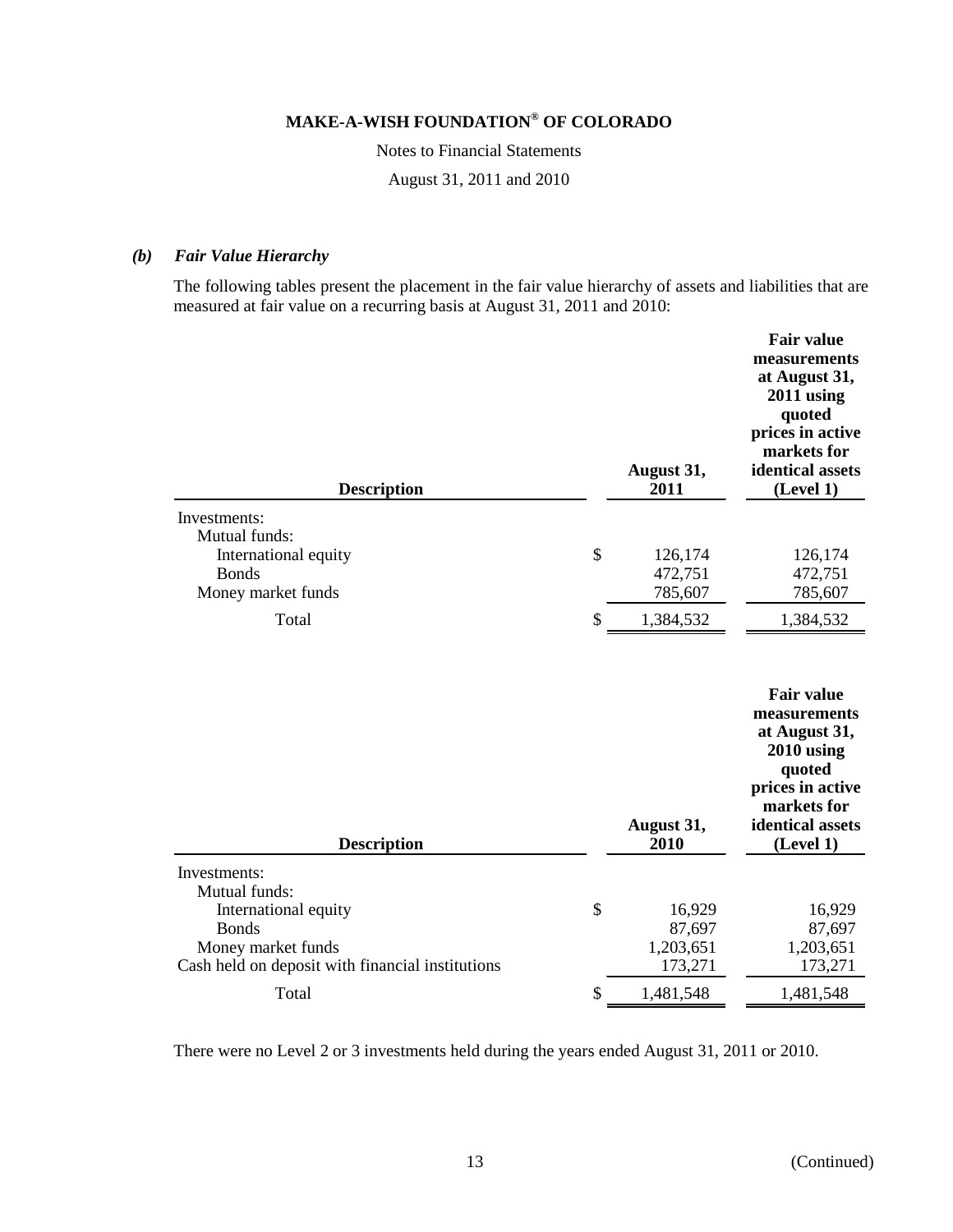Notes to Financial Statements

August 31, 2011 and 2010

Total investment income, gains, and losses for the years ended August 31, 2011 and 2010 consist of the following:

|                                             | 2011     | 2010    |
|---------------------------------------------|----------|---------|
| Interest and dividend income                | 6.709    | 15,022  |
| Realized and unrealized (losses) gains, net | (11.190) | 86,201  |
| Less investment expenses                    |          | (2,631) |
| Investment (loss) income net                | (4.481)  | 98,592  |
|                                             |          |         |

### **(4) Contributions Receivable**

All contribution receivables are due on or before August 31, 2012. All receivables are considered to be collectible.

### **(5) Transactions with Related Entities**

The Foundation pays the National Organization annual dues, which were \$93,812 and \$75,286 for the years ended August 31, 2011 and 2010, respectively. The National Organization supports the Foundation by providing funding and other support for the granting of wishes.

Chapters who assist with the organization and granting of wishes from other chapters are paid a "fee for service" called the wish assist fee. Under this program, the Foundation received \$9,319 and \$4,559 for the years ended August 31, 2011 and 2010, respectively, which is recorded in the accompanying statements of activities as other income.

Amounts due from and to related entities are as follows:

|                                 |   | 2011   | 2010   |
|---------------------------------|---|--------|--------|
| Balance at August 31:           |   |        |        |
| Due from National Organization  | S | 59,418 | 16,749 |
| Due from other chapters         |   | 8,733  | 808    |
| Total due from related entities |   | 68,151 | 17,557 |
| Due to other chapters           | S |        | 9,733  |
| Total due to related entities   | S |        | 9,733  |

Amounts due from the National Organization represent contributions remitted to the National Organization that are identified for the Foundation's use but were not yet transferred to the Foundation as of year-end. Amounts due from other chapters represent amounts paid in assisting other chapters with their wish granting. Amounts due to other chapters represent amounts owed to other chapters who have assisted in the granting of wishes for the Foundation.

During 2011 and 2010, the Foundation received contributions, both cash and in-kind, from board members totaling \$29,971 and \$31,154, respectively.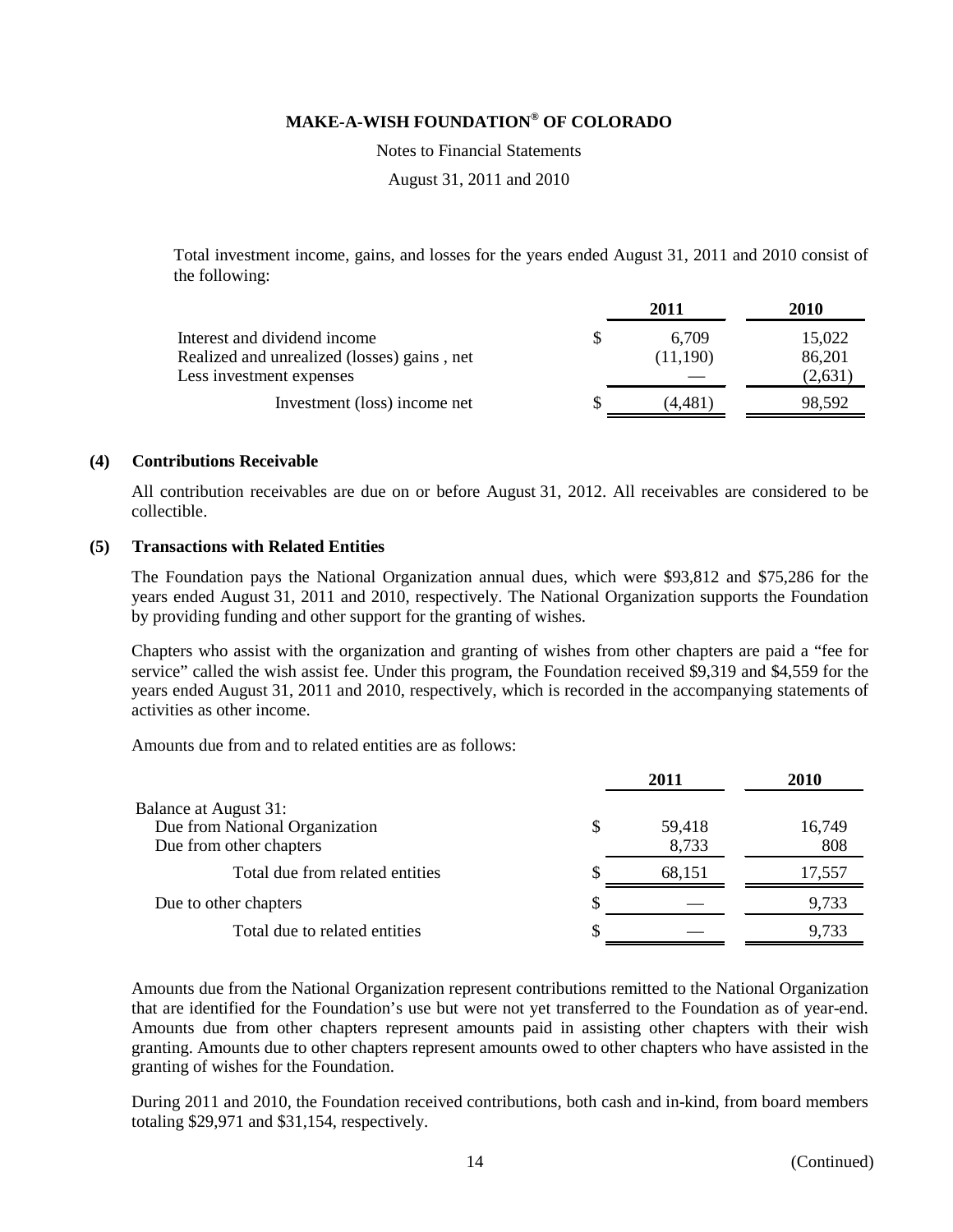Notes to Financial Statements

August 31, 2011 and 2010

### **(6) Property and Equipment, Net**

Fixed assets as of August 31, 2011 and 2010 consist of the following:

|                                                                                        |   | 2011                      | 2010                      |
|----------------------------------------------------------------------------------------|---|---------------------------|---------------------------|
| Computer equipment and software<br>Web site and Web site templates<br>Office furniture | S | 30,172<br>5,000<br>37,091 | 30,172<br>5,000<br>37,091 |
|                                                                                        |   | 72,263                    | 72,263                    |
| Less accumulated depreciation                                                          |   | (72, 263)                 | (68, 500)                 |
| Property and equipment, net                                                            |   |                           | 3,763                     |

Depreciation expense totaled \$3,763 and \$7,270 for the years ended August 31, 2011 and 2010, respectively.

### **(7) Accrued Pending Wish Costs**

The Foundation accrues for estimated costs of reportable pending wishes as unconditional promises to give when five certain, measurable wish criteria are met. Prior to meeting these five criteria, the wish is considered a conditional promise to give due to the inherent uncertainties surrounding these criteria and is, therefore, not accrued as a pending wish liability. Reportable pending wish criteria include:

- 1. Receiving a referral
- 2. Obtaining the required medical eligibility form
- 3. Contact with the wish family has occurred to determine the prospective wish
- 4. Determination that the wish falls within the National Organization's wish granting policy
- 5. The wish is expected to be granted within the next 12 months.

As of August 31, 2011 and 2010, the Foundation had 66 and 57 reportable pending wishes, respectively.

### **(8) Leases**

The Foundation is obligated under various operating leases for office and equipment, which expire at various dates through 2015. Total rent expense for all operating leases for the years ended August 31, 2011 and 2010 totaled \$107,115 and \$108,818, respectively.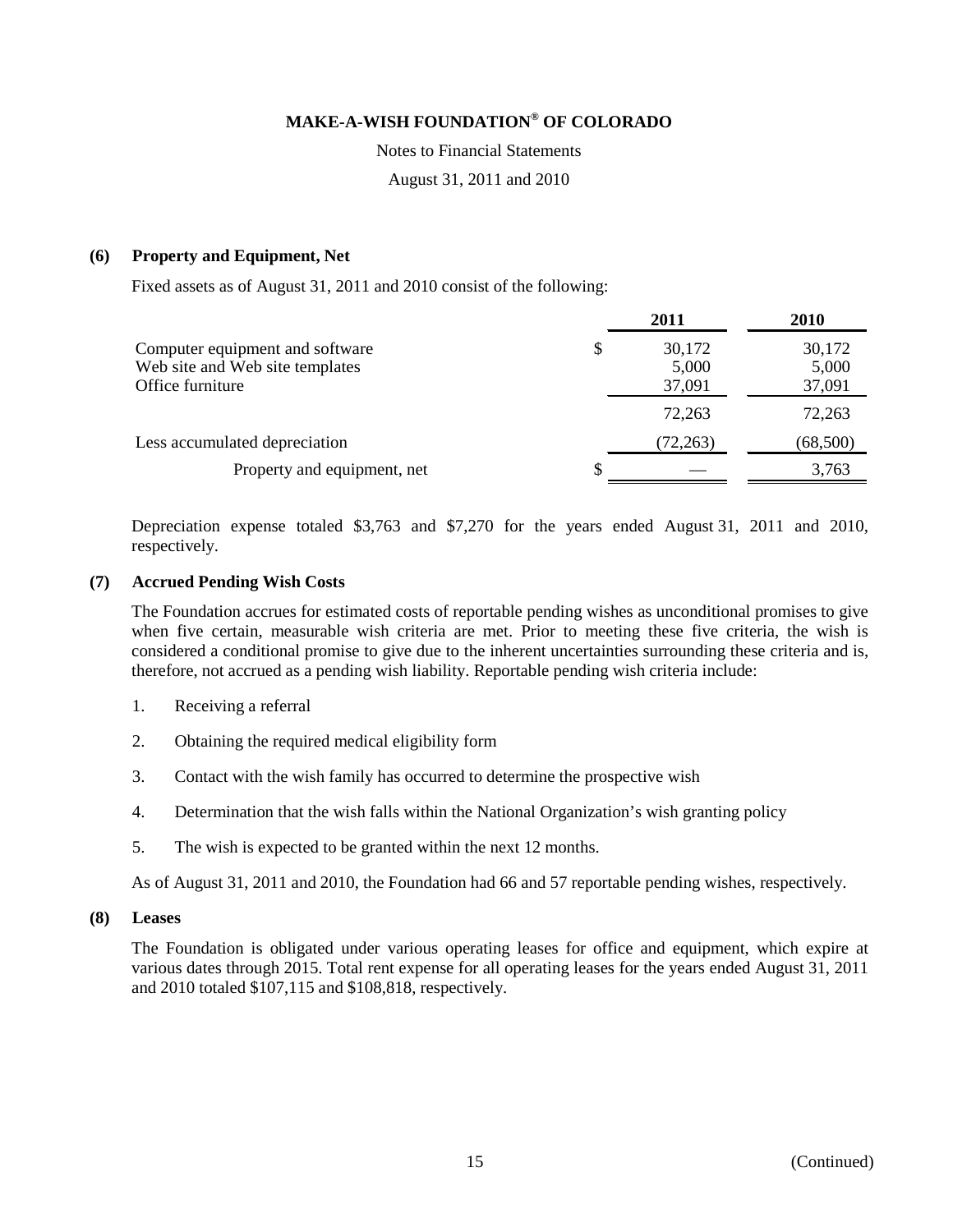Notes to Financial Statements

August 31, 2011 and 2010

Future minimum lease payments under operating leases having remaining terms in excess of one year are as follows:

|                        | <b>Operating</b><br>leases |  |
|------------------------|----------------------------|--|
| Year ending August 31: |                            |  |
| 2012                   | \$<br>118,052              |  |
| 2013                   | 120,276                    |  |
| 2014                   | 121,017                    |  |
| 2015                   | 92,431                     |  |
| Total minimum lease    |                            |  |
| payments               | \$<br>451,776              |  |

The Foundation has entered into a lease agreement with escalating lease payments. The Foundation expenses the lease payments on a straight-line basis. The difference between the cash paid and the lease expense is recorded as deferred rent. At August 31, 2011 and 2010, the Foundation had \$35,024 and \$44,201 of deferred rent, respectively.

### **(9) Temporarily Restricted Net Assets**

Temporarily restricted net assets are available for the following purposes for the years ended August 31, 2011 and 2010:

|                                         | 2011    | 2010    |
|-----------------------------------------|---------|---------|
| Time restrictions                       | 233,828 | 288,977 |
| Total temporarily restricted net assets | 233.828 | 288.977 |

### **(10) Retirement Plan**

The Foundation has a defined contribution retirement plan (the Plan). Employees are eligible for participation in the Plan after reaching 21 years of age and upon completion of one year of service. Under the provisions of the Plan, eligible employees may elect to defer a percentage of their salary subject to certain IRC limitations. The Foundation matches employee contributions up to 5% of the employee's salary. Foundation contributions to the Plan for the years ended August 31, 2011 and 2010 were \$39,621 and \$26,108, respectively.

### **(11) Concentrations of Credit Risk**

Financial instruments that potentially subject the Foundation to concentration of credit risk consist principally of cash, cash equivalents, and investments. The Foundation places its cash and investments with high credit quality financial institutions and generally limits the amount of credit exposure not to exceed the Federal Deposit Insurance Corporation (FDIC) insurance coverage limit of \$250,000. From time to time, throughout the year, the Foundation's cash balances may exceed the amount of the FDIC insurance coverage.